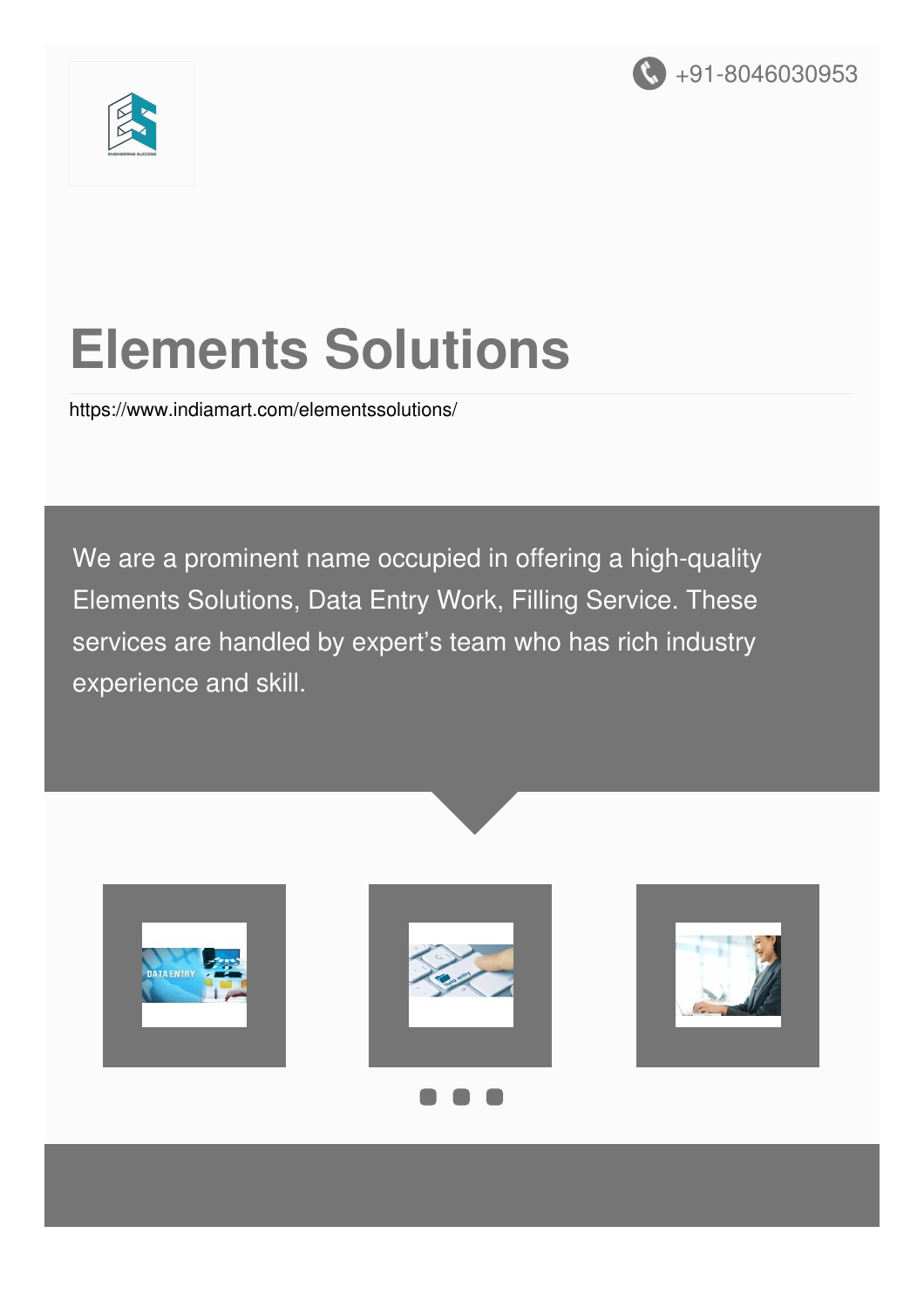#### About Us

Set up in the year **2017** "**Elements Solutions**". is an Elements Solutions, Data Entry Work, Filling Service These administrations are hugely respected in the market for their top highlights, for example, moderate evaluating, unwavering quality, stringent investigation, convenient fruition and adaptability. These administrations are cultivated by industry confirmed experts who utilize the trend-setting innovation to render these administrations according to benefactors request. Inferable from good conduct, right business technique and sensible rates, we have gathered wide supporters everywhere throughout the country.

The offered extent of administration is rendered in compliance with the quality requirements by our truly skilled specialists who hold rich comprehension in this specific field. We have picked a competent group of value chiefs that esteem the nature of our offered services at each phase of advancement and execution to ensure that the standards are adequately met.

Additionally, we pursue moral business approaches and gem unadulterated straightforwardness in the entirety of our exchanges to keep sound relations with the clients. Aside from, we work under the order of our guide" **Ms. Renu**" Under his direction, we have achieved a prestigious position in the business. His consistent inspiration has enabled us to play out the business bargain inside the preset time period.

#### **For more information, please visit**

<https://www.indiamart.com/elementssolutions/profile.html>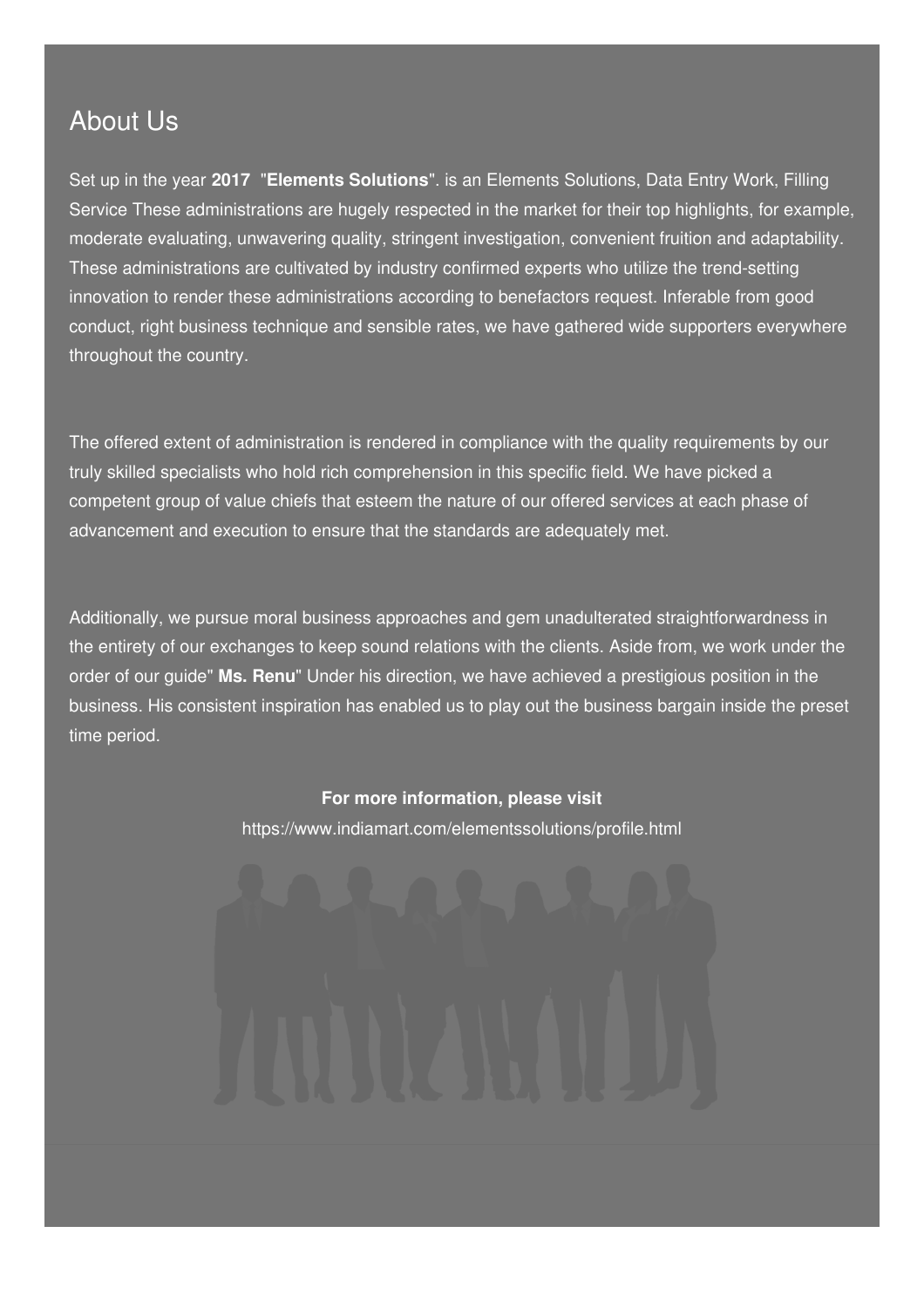#### **OTHER SERVICES:**



Data Entry Project Outsourcing Services



IT Outsourcing Services





Seo Copy Paste Projects **Project Project Online Form Filling**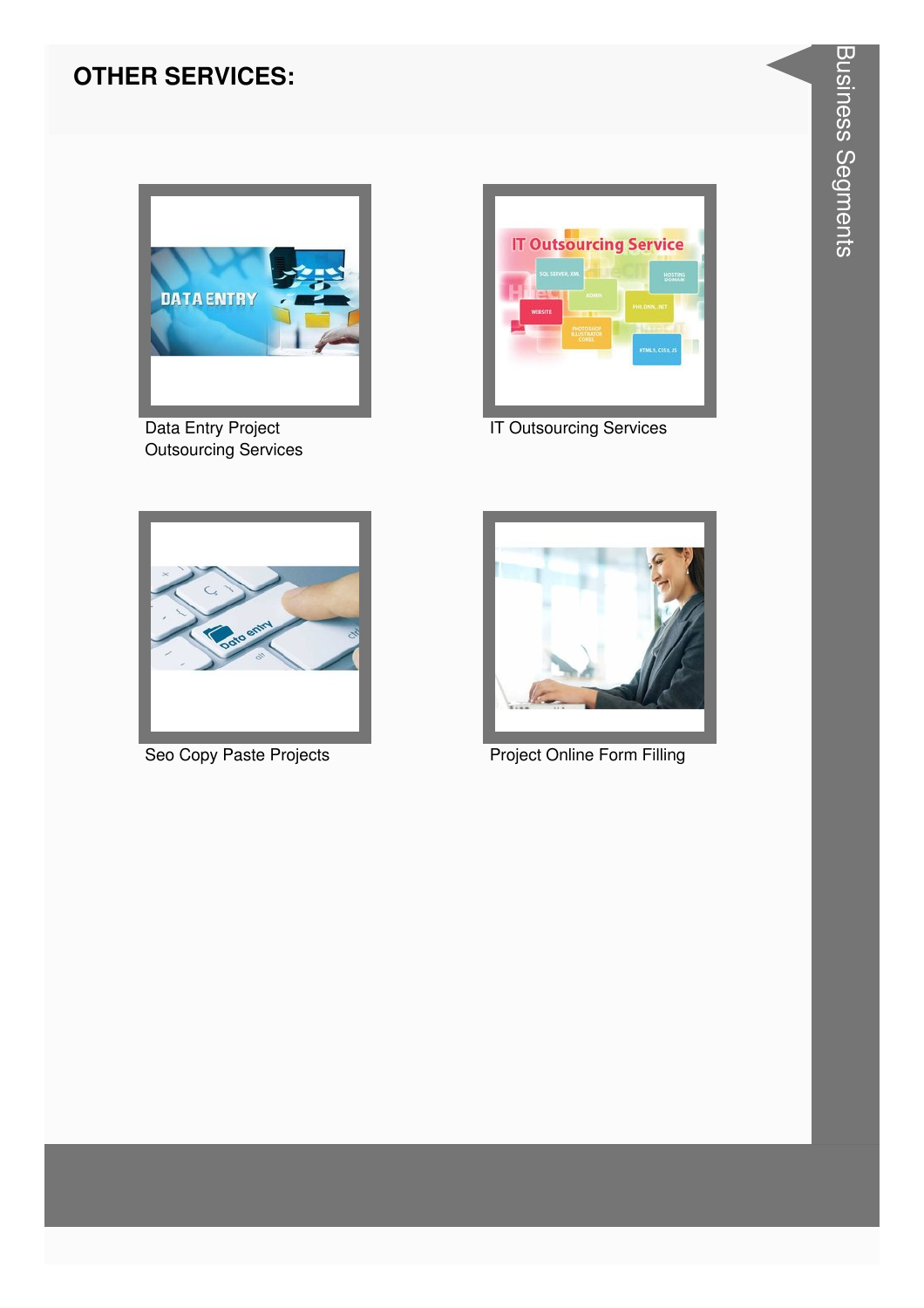## Factsheet

| Year of Establishment            | : 2017                      |
|----------------------------------|-----------------------------|
| <b>Nature of Business</b>        | : Service Provider          |
| <b>Total Number of Employees</b> | $\therefore$ Upto 10 People |